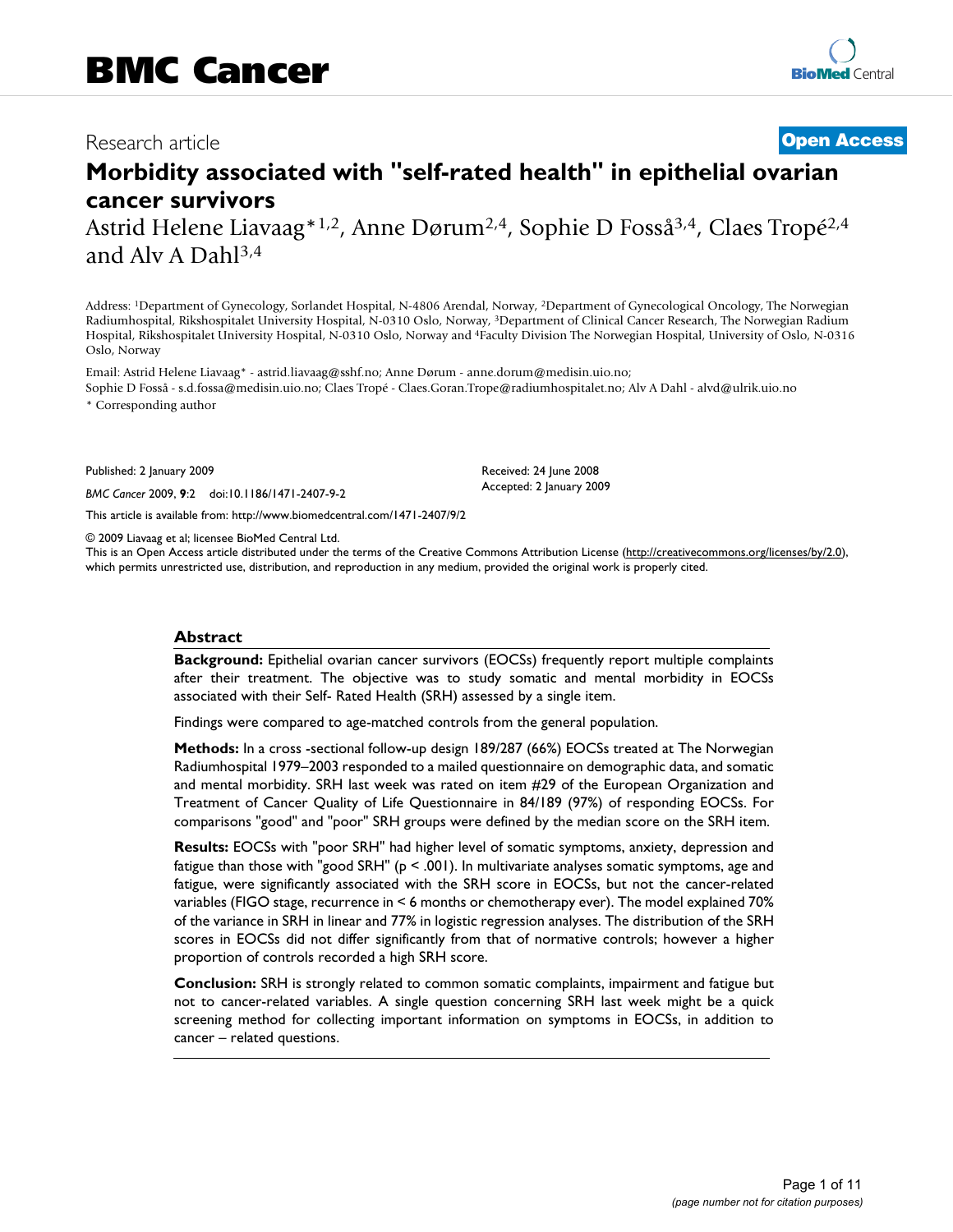# **Background**

Due to successful multimodal treatment the number of women who survive epithelial ovarian cancer has increased over the last decades. The 5-year survival rate is 45% in Norway, ranging between > 80% in stage I of the International Federation of Gynecology and Obstetrics (FIGO) classification to < 20% in FIGO stage IV [1,2]. The age-adjusted incidence rate of ovarian cancer is 14 per 100,000 women yearly in the United States and 11.8 per 100,000 women in Norway. Bilateral- oophorectomy (BO) is the primary treatment of epithelial ovarian cancer combined with chemotherapy dependent on the FIGO stage. [1,2], however, the majority experience several relapses and are repeatedly treated with chemotherapy.

Several studies have shown that epithelial ovarian cancer survivors (EOCSs) have significantly higher levels of somatic and mental symptoms as well as fatigue compared to women of the general population [3-6]. Stewart et al. [3] reported that among 200 EOCSs without evidence of disease for two years, 98% regarded their health as good or excellent, though 54% had current pain or discomfort. We have previously shown that compared to controls, EOCSs > 18 months after primary treatment had significantly more chronic fatigue, somatic and mental morbidity, somatic complaints, use of medications and more frequently used health care services than population-based controls [6]. After treatment, EOCSs will repeatedly consult their gynaecologists and their regular general practitioners (GPs), who will assess the EOCSs' performance and health status by multiple questions in addition to physical examinations and laboratory tests. On the other hand, a single statement about self-rated health (SRH) allows the patients to express various aspects of their health in a global statement. If considered as "poor", more focused follow-up questions may be raised, identifying symptoms which may be accessible for therapeutic intervention. If SRH is stated as "good", no further investigation is needed at the moment [7,8]. There is a widespread consensus that a simple, global SRH questions may provide a useful summary of the patients' overall health status, and SRH has thus been considered as an important measure of treatment outcome [7-14]. A frequently used measure of SRH is a single question asking patients to rate their overall health on a scale from excellent to very poor, and there are many alternative phrasings of such a global question [7-14]. Two questions of the European Organization and Treatment of Cancer (EORTC) Quality of Life Questionnaire (QLQ C-30) [15,16] have been used in various SRH studies: item #29 "How would you evaluate your overall health during the past week?" and item #30:"How you rate your overall quality of life during the last week". Both items are scored on 7 point Liker scales, and the responses to these two items are highly correlated. The literature, however, has shown that overall health relates principally to somatic problems, while quality of life encompasses mental health to a greater extent [7,8].

Butt et al. [9] found single-item screening questions to be quite effective for fatigue, pain, distress and anorexia in ambulatory cancer practice with a mixed sample of cancer patients. Also Rohrer et al. [17] showed in their cross sectional study of 1,183 patients in five community clinics that the use of a single – item measure of SRH proved to have clinical value in primary care and helpful to identify a number of somatic, metal and quality of life symptoms. Shadbolt et al. [10] reported that SRH responses were valid, reliable and responsive to objective change of health in patients with advanced non-gynecological cancer. Al-Windy et al. [11] investigated SRH in a general population based sample of 470 adult persons of multiethnic origins who visited a Swedish Health Care Centre. On the basis of SRH the authors grouped the persons into a poor and a good health group, and found SRH helpful to identify the 46% of the patients who had a significant number of symptoms. Eriksson et al. [12] in a random sample of 8,200 Swedish persons compared three different SRH questions in order to find the best question measuring lifestyle, psycho-social, mental and physical health and found this a useful method. The results imply that the different measure represents parallel assessments of subjective health and that measures without specified response options are better in younger than older population groups.

To our knowledge there are no studies of SRH and its associations to somatic and mental morbidity in EOCSs. We therefore wanted to: 1) Explore the somatic, mental and lifestyle variables associated with a single question concerning SRH (EORTC) (QLQ C-30) item #29 "How would you evaluate your overall health during the past week?" for therapeutic use in a clinical setting. 2) Explore to what extent the SRH score of EOCS differ from those of agematched women in the general population (NORM).

# **Methods**

# *Patient selection*

The EOCSs were 20–70 years at survey with > 18 months survival since diagnosis. They had been treated according to protocols for FIGO stage I-III epithelial ovarian cancer (EOC) at the The Norwegian Radium Hospital [18]. In order to get a sufficiently powered sample size, we had to include cases back to 1979. The inclusion criteria were fulfilled by 297 EOCSs who were alive by September 2004, and who received a mailed questionnaire. Ten cases were subsequently excluded after revision of histology, leaving an eligible sample of 287 EOCSs. A total of 184/189 (97%) EOCSs returned the questionnaire with valid rating concerning SRH, and had basic anthropometric measures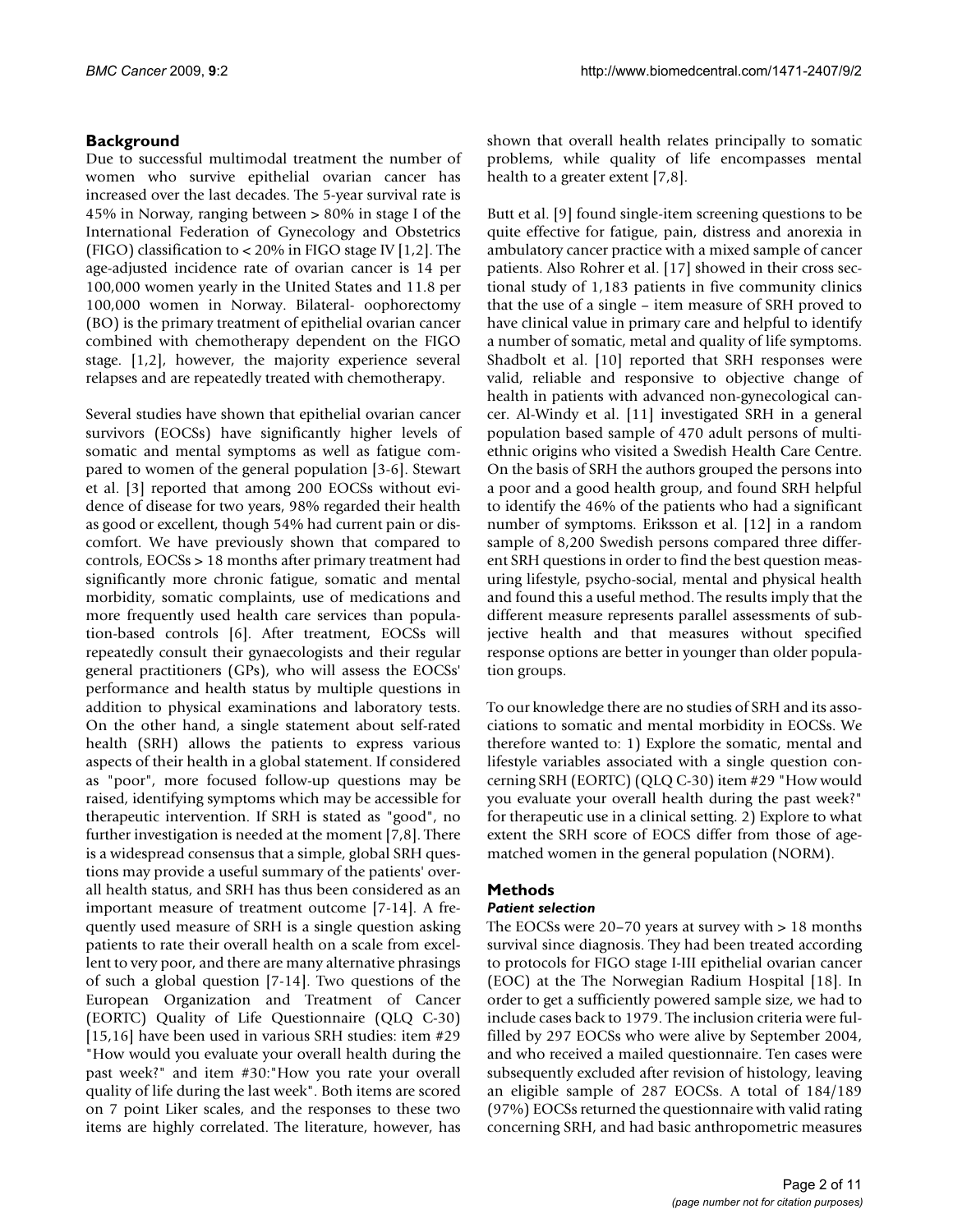and blood samples taken at their regular general practitioners (GPs). One reminder was sent to non-responders after four weeks.

# *Treatment principles*

All EOCSs had primary surgery with BO, and the majority also had hysterectomy, omentectomy and maximum debulking. Primary treatment was done according to established protocols, as either surgery only, or combined with subsequent chemotherapy depending on FIGO stage, histology and ploidy [19].

Platinum-based chemotherapy represented the most frequent systemic treatment. Paclitaxel was incorporated into the combination chemotherapy in the 1990-ies [18]. The majority of EOCSs received combined carboplatin and taxol as first line treatment, and nine patients got cisplatin monotherapy. Relapses were treated with various types of chemotherapy administered as combinations or mono-therapy. Among the drugs used were paclitaxel, carboplatin, gemcitabine and tamoxifen, and four EOCSs also had local radiotherapy.

# *Measurements*

# *EORTC QLQ-C30*

The EORTC QLQ-C30 [15] consists of 30 items comprising five functional scales, an overall Global health scale/ QOL scale, three symptom scales, and six single symptom items. The scores are transformed to 0 – 100 scales: on the functional scale higher scores represent better functioning, while on the symptom scale higher scores mean more severe symptoms. In this study the presence of somatic complaints was defined by the median scores (for nausea and pain a score  $\geq 16.67$ , for dyspnoea, insomnia, constipation, lack of appetite and diarrhoea a score  $\geq$  33.33).

Item # 29 had seven score alternatives and was considered to reflect SRH. We transformed the 1 to 7 response score to 0 to 100 and used the median score (66.67) to separate the EOCSs into a "poor SRH" and a"good SRH" group. The correlation between item  $#29$  and  $#30$  was  $r = 0.83$ with 69% explained variance in our EOCSs sample.

As EORTC QLQ-C30 has been psychometrically validated cross-culturally, all scales and single items have been tested according to standards for reliability [16]. The internal consistencies of the functioning scales were: physical α = .76, role α = .87, emotional α = .89, cognitive α = .72, social  $\alpha$  = .87 and overall QoL/Global health  $\alpha$  = .90.

# *The Hospital Anxiety and Depression Scale (HADS)*

The HADS [19] consists of 14 items, 7 on the depression subscale (HADS-D) and 7 on the anxiety subscale (HADS-A). Each item is scored on a four-point scale from 0 (not present) to 3 (considerable), and the item scores are summarized for each scale, giving HADS-D and HADS-A scores. Based on the literature, cases of HADS-defined anxiety disorder or depression were defined by a score of ≥ 8 on HADS-A or HADS-D, respectively. Internal consistency of the anxiety subscale was  $\alpha$  = .88, and of depression  $\alpha$  = .84 in the EOCSs sample.

*The Fatigue Questionnaire (FQ)* consists of a total of 13 items, where 11 assess the presence and intensity of fatigue symptoms [20]. Seven items assess Physical Fatigue and four assess Mental Fatigue. Summarized they represent the Total Fatigue score. Based on Total Fatigue score and duration of fatigue  $\geq 6$  months, caseness of Chronic Fatigue (CF) are identified. Internal consistency was for physical fatigue  $\alpha$  = .92, mental fatigue  $\alpha$  = .68, and total fatigue  $\alpha$  = .89 in the EOCSs sample.

*The Body Image Scale (BIS)* is a 10-items self-rating-scale developed to assess changes of the body image in cancer patients [21]. The BIS focuses on how EOCSs feel about their appearance during the past week and on changes in appearance due to her cancer and/or treatment. Each item is scored on a four point Likert scale: from 'not at all' (0) to 'very much very' (3). Increasing BIS score represents poorer body image. The internal consistency was  $\alpha$  = .91 of the BIS in the EOCSs sample.

*The Intimate Bond Measure (IBM)* is a 24-item self-rating scale measuring experienced care and control from her partner in the patient's current relationship [22]. Both care and control are assessed with 12 items. Each item is scored on a four point Likert scale from 'not at all' (0) to 'very true' (3). Higher values mean more care or control. Among the EOCSs in paired relations the internal consistency for care was  $\alpha$  = .96 and for control  $\alpha$  = .92.

*The Menopause-Specific Quality of Life Questionnaire(M-QOL)* is a 29 items questionnaire covering the vasomotor, physical, psychosocial and sexual menopause-related domains [23]. The M-QOL was included since has been shown that menopausal symptoms can be present for a long time in EOCSs [24]. Each item is first scored as present or not, and if present a seven point scale of severity from 'not at all bothered' (0) to 'extremely bothered' (6) is filled in. In EOCSs the internal consistency for physical  $\alpha$  = .74, psychosocial  $\alpha$  = .61 vasomotor,  $\alpha$  = .79 and sexual  $\alpha$  = .46. Due to the low internal consistency the sexual domain was excluded from the analyses.

*The Sexual Activity Questionnaire (SAQ)* consists of three sections covering: 1) Relation status, 2) Reasons for sexual inactivity; and 3) Sexual functioning (SAQ-F) [25,26]. The SAQ-F has a time frame of last month, and consists of 10 items with three subscales: sexual pleasure (7 items), sexual discomfort (2 items) and change in sexual habit (1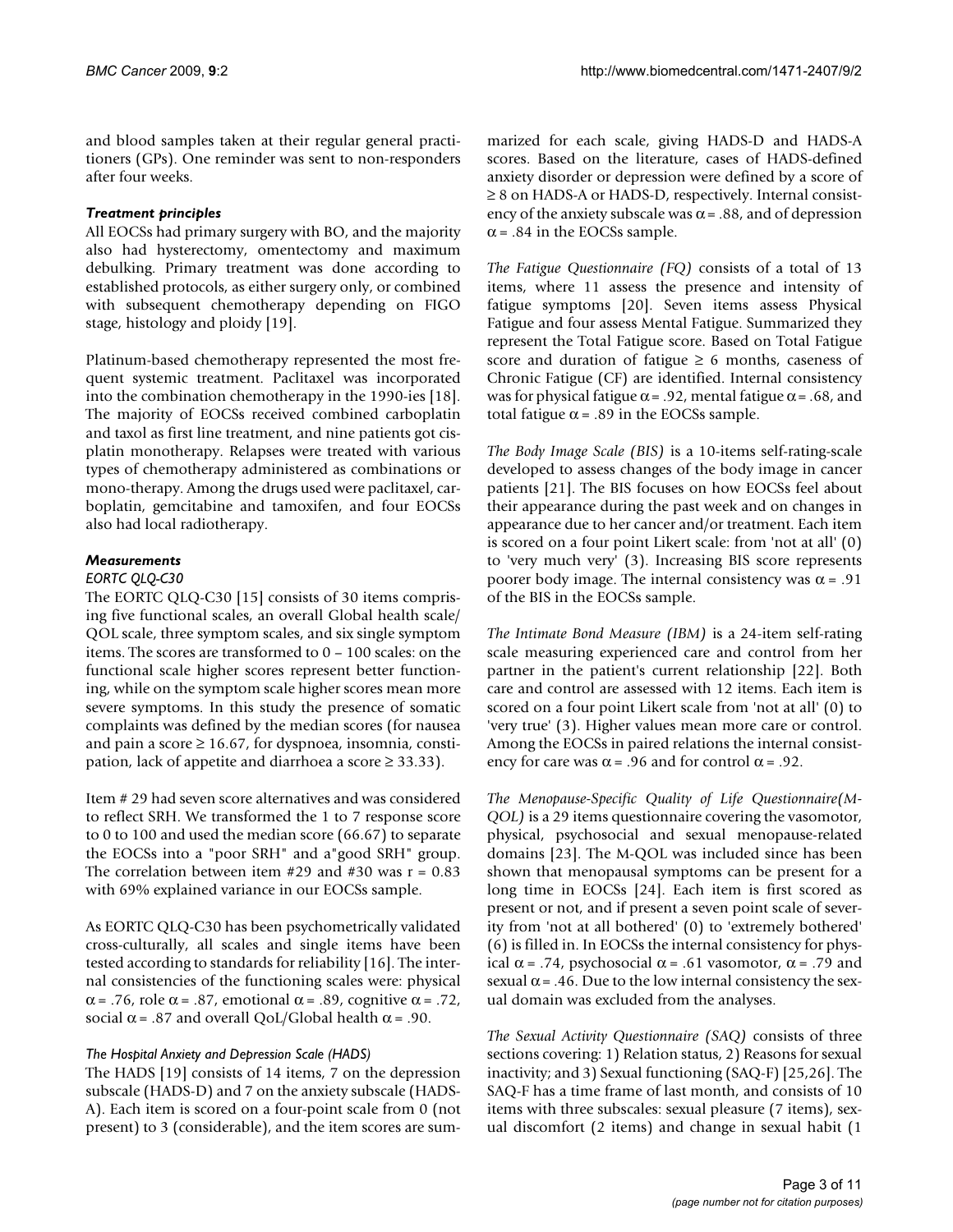item). Sexual pleasure and discomfort are rated on a fourpoint Likert scale from 'not at all' (0) to 'very much' (3). An increasing score means more pleasure and more discomfort, respectively. In the sexually active EOCSs the internal consistency for SAQ-pleasure was  $\alpha$  = .88 and  $\alpha$  = .78 for SAQ-discomfort.

*Education* was categorized into three levels based on the number of completed school years  $( \leq 10$  years, 11–12 years, > 12 years). *Paired relation* described those married or cohabiting. Having *paid work* was defined as income from employment or independent business. *Level of physical activity* was dichotomized into "minimal", or "moderate or more" according to Thorsen et al. [27]. *Physical impairment and mental impairment* were defined as significant impairment in daily life for more than one year due to disease, injury or symptoms.

All *co-morbid conditions* were self-reported by responses to the general formulation: "Have your doctor ever said that you suffer from...?" The self-reported diagnoses were not validated by their regular GPs or hospital records. *Treated hypertension* was defined by current use of an antihypertensive drug, while current hypertension was defined by a blood pressure ≥ 140/90 mm Hg. *Hormone replacement therapy* (HRT) was reported as current use of sex hormones, while *analgesic* and *psychotropic* medication was reported as regular use last year. *Musculo-skeletal diseases* (osteoporosis, fibromyalgia, arthrosis, or other longstanding musculo-skeletal diseases) were defined as a diagnosis given by their GPs. *Daily smoking* concerned current consumption of any number of cigarettes.

A clinical Prognostic Index in EOCSs had been constructed by our group [6,28] based on scoring of established prognostic factors: age at diagnosis, FIGO stage, relapse within 6 months, modalities of primary treatment and duration of follow-up time. Presence of prognostic factors was scored as 1, and absence scored as 0, accordingly: age at diagnosis ( $\geq 50$  years = 1, < 50 = 0); duration of follow-up (< 5 years =  $1, \ge 5$  years = 0); FIGO stage (stage III = 1, stage I - II = 0); relapse within 6 months (Yes  $= 1$ , No  $= 0$ ); and primary treatment modality (Surgery  $+$ post-operative chemotherapy = 1, surgery only = 0). The scores were added-up to an index sum score, and the EOCSs were allocated to a worst (score 4–5), medium (score 2–3), or best prognosis (score 0–1) group.

# *The NORM sample*

Normative data for the EORTC QLQ-C30 was obtained by the Cancer Clinic in 2004 [29]. Using public address lists, an anonymous age-representative sample of 3,500 Norwegian female population aged 20 to 79 years received a questionnaire with these instruments. Of the respondents, 1,267 (41%) were in the 30–71 years age range of the EOCSs, without cancer, and had completed the EORTC QLQ-C30. We randomly selected three controls for each EOCSs based on their distribution in 5-year age-groups from 30 to 75 years (NORM).

# *Statistical analysis*

Continuous data were analyzed by independent sample ttests and categorical data with Pearson's  $\chi^2$  test. 95% confidence intervals (95%CI) were included as appropriate. Non-parametric tests were applied for skewed distributions. Internal consistency of a domain/subscale was examined with Cronbach's coefficient alpha. Statistically significant findings on continuous variables and on  $2 \times 2$ contingency tables were also calculated as effect sizes (ESs) and values  $\geq$  .40 were considered as clinically significant [30,31]. Relevant data were entered as independent variables in a stepwise hierarchical linear regression analysis with the SRH score as dependent variable. The strength of the associations was expressed as standardized final beta values with all steps in the model, and by explained variance  $(R^2)$  and by change in explained variance (R2-change) for each step. The same procedure was done with the dichotomized SRH score using logistic regression analyses, however the strength of association were expressed as odds ratios (ORs) with 95% confidence intervals (95%CI).

The level of significance was set at  $p < 0.05$  and all tests were two-tailed.

# *Ethics*

The study was approved by the Regional Ethics Review Board of South-Norway, and the Norwegian Data Inspectorate. All EOCSs provided written informed consent.

# **Results**

# *Attrition analysis*

An attrition analysis of the total number of EOCSs respondents ( $N = 189$ ) and non-respondents ( $N = 98$ ) showed that except for longer time since primary treatment among the respondent (mean 6.3 versus 4.4 years, p = .003, ES = .35), no significant differences in other clinical variables were observed. (Data not shown).

# *Clinical characteristics of the EOCSs*

SRH last week was rated by 184 of 189 responding EOCSs (97%). Among these 184 EOCSs the median age at diagnosis was 52 years (range 23–68 years), median age at survey 59 years (range 31–71 years) and median follow-up time 4 years (range 2–27 years). The FIGO stage distribution was: stage I 42%, stage II 18% and stage III 40%. Thirty-three percent of EOCSs had surgery only as primary treatment, while 67% also got chemotherapy. Using a five years limit since primary treatment, 44% were considered as long-term and 56% as short-term survivors. Relapse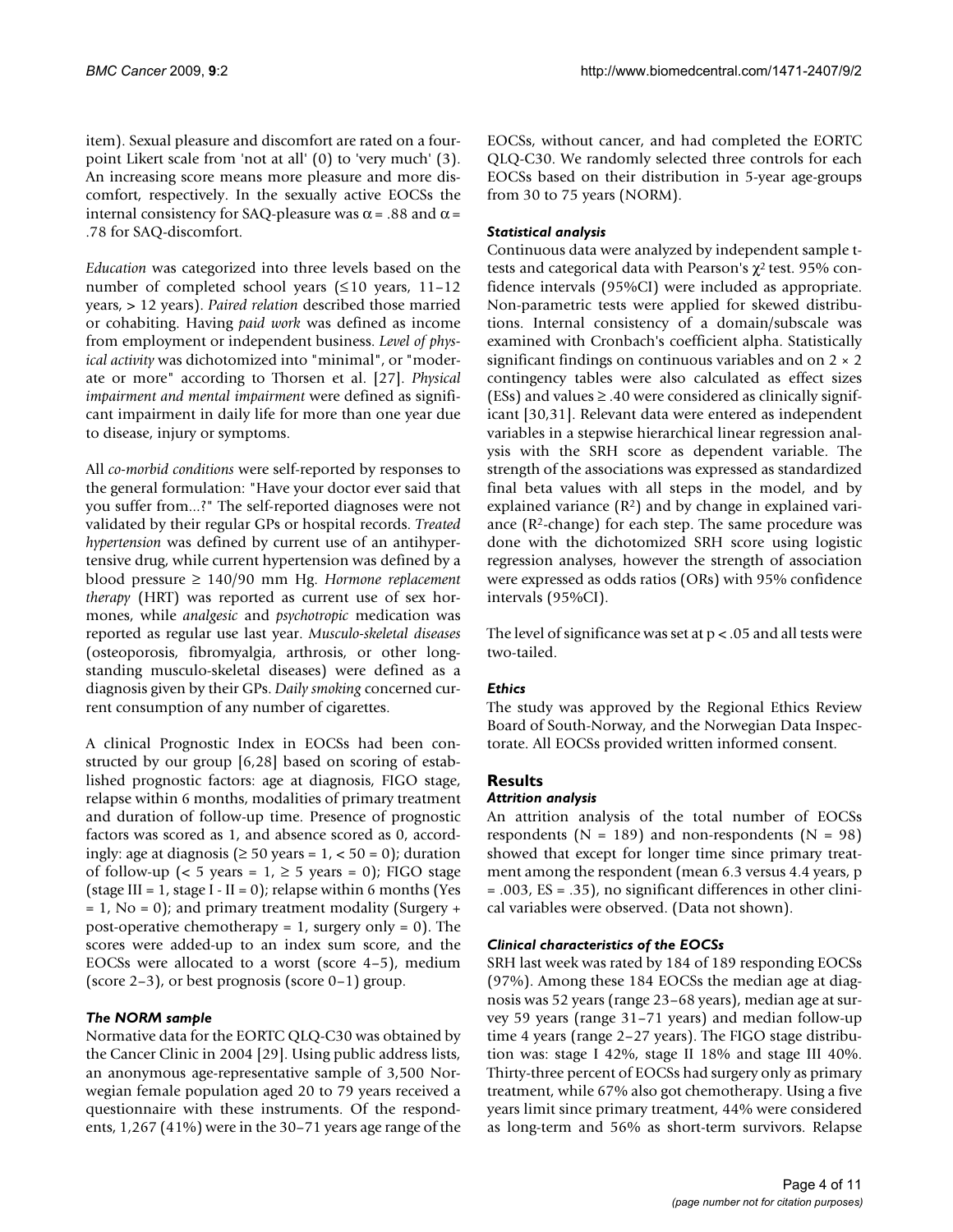| Variables                    | Good SRH<br>$(N = 89)$ | Poor SRH<br>$(N = 95)$ | Р   | ESª |
|------------------------------|------------------------|------------------------|-----|-----|
|                              | Mean (SD)              | Mean (SD)              |     |     |
| Age at diagnosis             | 52.7 (9.2)             | 50.2 (9.2)             | .07 |     |
| Age at survey                | 59.3 (8.5)             | 56.2 (8.3)             | .02 | .37 |
| Follow up time <sup>b</sup>  | 6.6(5.9)               | 6.0(6.1)               | .54 |     |
|                              | N(%)                   | N(%)                   |     |     |
| Level of education           |                        |                        | .62 |     |
| $<$ 10 years                 | 23(26)                 | 25(27)                 |     |     |
| II-I2 years                  | 38 (43)                | 33 (36)                |     |     |
| > 12 years                   | 28(31)                 | 34 (37)                |     |     |
| <b>Employment status</b>     |                        |                        | .06 |     |
| Paid work                    | 58 (65)                | 49 (52)                |     |     |
| Unemployed/pensioned         | 31 (35)                | 46 (48)                |     |     |
| FIGO stage                   |                        |                        | .60 |     |
| L                            | 40 (45)                | 38 (40)                |     |     |
| II                           | 13(15)                 | 19(20)                 |     |     |
| Ш                            | 36 (40)                | 38 (40)                |     |     |
| Recurrence in $\leq 6$ month | 25 (28)                | 33 (35)                | .33 |     |
| Chemotherapy + surgery       | 62 65)                 | 62(70)                 | .35 |     |
| Surgery only                 | 32 (36)                | 28 (30)                |     |     |
| Prognostic index             |                        |                        | .35 |     |
| Good                         | 26 (29)                | 26 (37)                |     |     |
| Medium                       | 49 (55)                | 46 (48)                |     |     |
| Poor                         | 14 (16)                | 23(24)                 |     |     |
| On-treatment last 6 month    | 25 (28)                | 33 (35)                | .33 |     |

**Table 1: Demographic and cancer-related characteristics of EOCSs in the "good" and the "poor" SRH groups.**

a Effect size. **b** Non-parametric test

ever was observed in 31% of EOCSs. Sixty-five per cent had < 13 years of basic education, 57% had paid work, and 42% were pensioned, unemployed or on social support, and 75% were in a paired relation. (Table 1).

# *Comparison within the EOCSs group*

#### *"Good SRH" and "poor SRH" – demographic, cancer-related and somatic variables*

According to the definition, 89 (48%) (95%CI 41–57%) EOCSs had"good SRH" and 95 (52%) (95% CI 44–59%) had"poor SRH". Mean age at survey was significantly lower in the patients with"poor SRH" (ES = .37), but no significant differences were observed for other demographic or for cancer-related variables such as FIGO stage, recurrence in < 6 months, chemotherapy ever, follow-up time or prognostic index. (Table 1).

Somatic complaints and physical and mental impairment were significantly more often reported in the "poor SRH" group compared to the "good SRH" group, and all differences except for diarrhoea had ES > .40, indicating clinical significance (Table 2). Both use of daily medication and use of analgesic and psychotropic medication last year were significantly more common in EOCSs with "poor SRH" compared to those with "good" SRH (ES = .46). The prevalence of somatic diseases did not differ significantly between the groups with "poor" and "good" SRH (Table 2).

# *"Good SRH" and"poor SRH" – mental distress, sexual function, intimate relations, fatigue and quality of life*

Compared to the "good SRH" group, the "poor SRH" group had significantly higher level of anxiety and depression, poorer body image, and higher levels of physical, mental and total fatigue, as well as lower M-QoL scores on the physical, psychosocial and sexual domains. All these differences were clinically significant (Table 3). A higher proportion of women with "good SRH" was sexually active ( $p < .001$ ), and they scored higher on sexual pleasure (ES = .50) than those with "poor SRH". No significant differences were observed concerning sexual discomfort or current use of HRT (Table 3).

# *Stepwise hierarchical linear and logistic regression analyses*

Relevant independent variables were grouped and entered in a stepwise hierarchical linear and logistic regression analysis to examine their association with the dimensional and categorical SRH score, respectively. Their association with the dimensional SRH and with the categorical SRH score is shown in Table 4. By using dimensional SRH the somatic complaints contributed mostly (39%) to the explained variance of the SRH score (p < .001). The demographic variables explained 19% of the variance in SRH ( $p < .001$ ), physical or mental impairment contributed 3% ( $p < .001$ ) and anxiety and fatigue contributed  $3\%$  (p = 0.01). Cancer-related variables (FIGO stage, relapse < 6 months, chemotherapy), use of medication, life style and menopausal variables did not make any significant contributions to the explained variance of the SRH score. In total the eight step model explained 70% of the variance in SRH (Table 4).

By using stepwise logistic regression analyses of variables associated with the categorical SRH score, somatic complains contributed 46% of the explained variance of the SRH score ( $p < .001$ ). The demographic variables explained 8% of the variance in SRH ( $p < .05$ ), physical or mental impairment contributed  $7\%$  ( $p = .001$ ) and anxiety and fatigue contributed 3% (p = .001). Cancer-related variables (FIGO stage, relapse < 6 months, chemotherapy), use of medication, life style and menopausal varia-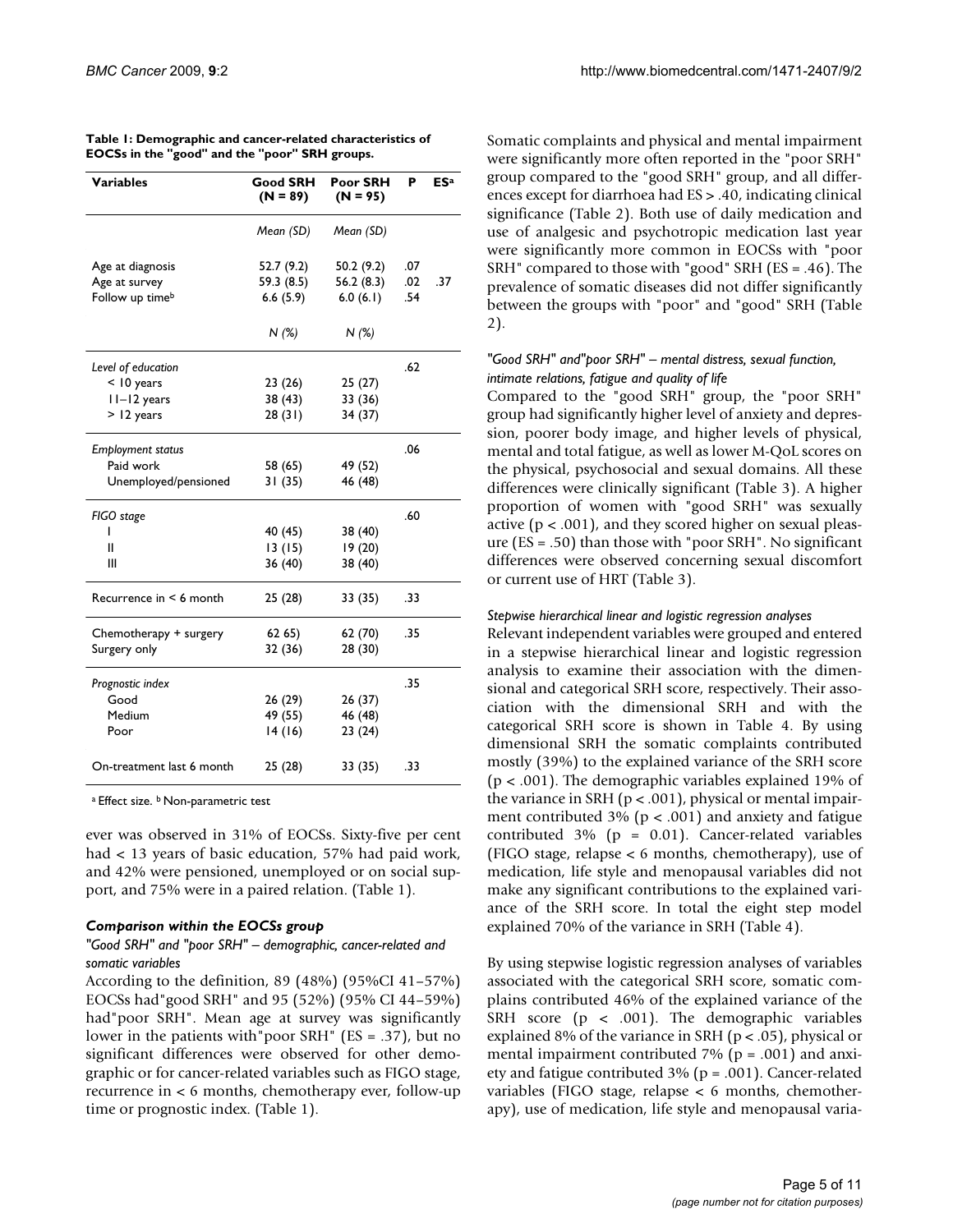#### **Table 2: Somatic morbidity of EOCSs in the "good" and the "poor" SRH groups.**

| <b>Variables</b>                    | <b>Good SRH</b><br>$(N = 89)$ | Poor SRH<br>$(N = 95)$ | P       | <b>ESa</b> |
|-------------------------------------|-------------------------------|------------------------|---------|------------|
|                                     | N(%)                          | N(%)                   |         |            |
| Infarction, angina, stroke          | 16(18)                        | 23(24)                 | .35     |            |
| Hypertension > 140/90               |                               |                        |         |            |
| Treated and untreated               | 31(44)                        | 31(42)                 | .83     |            |
| On antihypertensive medication      | 13(15)                        | 19(20)                 | .34     |            |
| <b>Diabetes</b>                     | $\mathbf{I}(\mathbf{I})$      | 4(4)                   | .20     |            |
| BMI > 28                            | 21(25)                        | 24(27)                 | .74     |            |
| Hyperthyroidism/hypothyroidism      | 11(12)                        | 13(14)                 | .79     |            |
| Musculo-skeletal diseases           | 33 (37)                       | 44 (46)                | .20     |            |
| Aches and pain > 3 months/last year | 44 (49)                       | 64 (67)                | .01     | .40        |
| <b>EORTC</b> somatic complaints     |                               |                        |         |            |
| Nausea                              | $\mathsf{I}(\mathsf{I})$      | 17(22)                 | 100.    | .77        |
| Pain                                | 11(19)                        | 67(81)                 | 100.    | 1.02       |
| Dyspnoea                            | 21(23)                        | 49 (52)                | 100.    | .93        |
| Insomnia                            | 37(42)                        | 75 (79)                | $-0.01$ | .60        |
| Lack of appetite                    | 5(6)                          | 33 (35)                | 100.    | .77        |
| Constipation                        | 26 (29)                       | 50 (53)                | .002    | .43        |
| Diarrhoea                           | 25(28)                        | 42 (45)                | .022    | .36        |
| Physical impairment                 | 7(8)                          | 46 (52)                | 100.    | 1.10       |
| Mental impairment                   | 4(5)                          | 22(25)                 | 100.    | .70        |
| Physical activity                   |                               |                        | .55     |            |
| Minimal exercise                    | 23(26)                        | 20(22)                 |         |            |
| Moderate or more exercises          | 66 (74)                       | 74 (78)                |         |            |
| Medication last year                |                               |                        |         |            |
| Daily use of medication             | 57 (64)                       | 84 (91)                | $-0.01$ | .46        |
| Use of analgetics                   | 6(7)                          | 35 (37)                | 100.    | .77        |
| Use of psychotropics                | 13(15)                        | 47 (50)                | 100.    | .78        |

a Effect size.

bles did not make any significant contributions to the explained variance of the categorical SRH score. In total the eight step model explained 77% of the variance in SRH.

# *Comparison of EOCSs and NORMs*

No significant differences were found in level of education, paired relation, use of analgesics, psychotropics, HRT or antihypertensive drugs between EOCSs and NORM (data not shown). No significant differences in the overall distribution of the SRH scores between the EOCSs and NORM were observed, however a higher proportion

of controls recorded a SRH score of 100 (p < .02) (Figure 1).

# **Discussion**

# *Main findings*

Somatic complaints (nausea, pain, dyspnoea, insomnia, lack of appetite, constipation), mental distress, fatigue, body image and menopause-related QoL, were significantly more common among EOCSs with "poor" rather than "good" SRH when using the median score to separate the two groups. Item #29 of the EORTC QLQ C-30 was thus strongly associated with common somatic complaints, which explained 39% of the variance using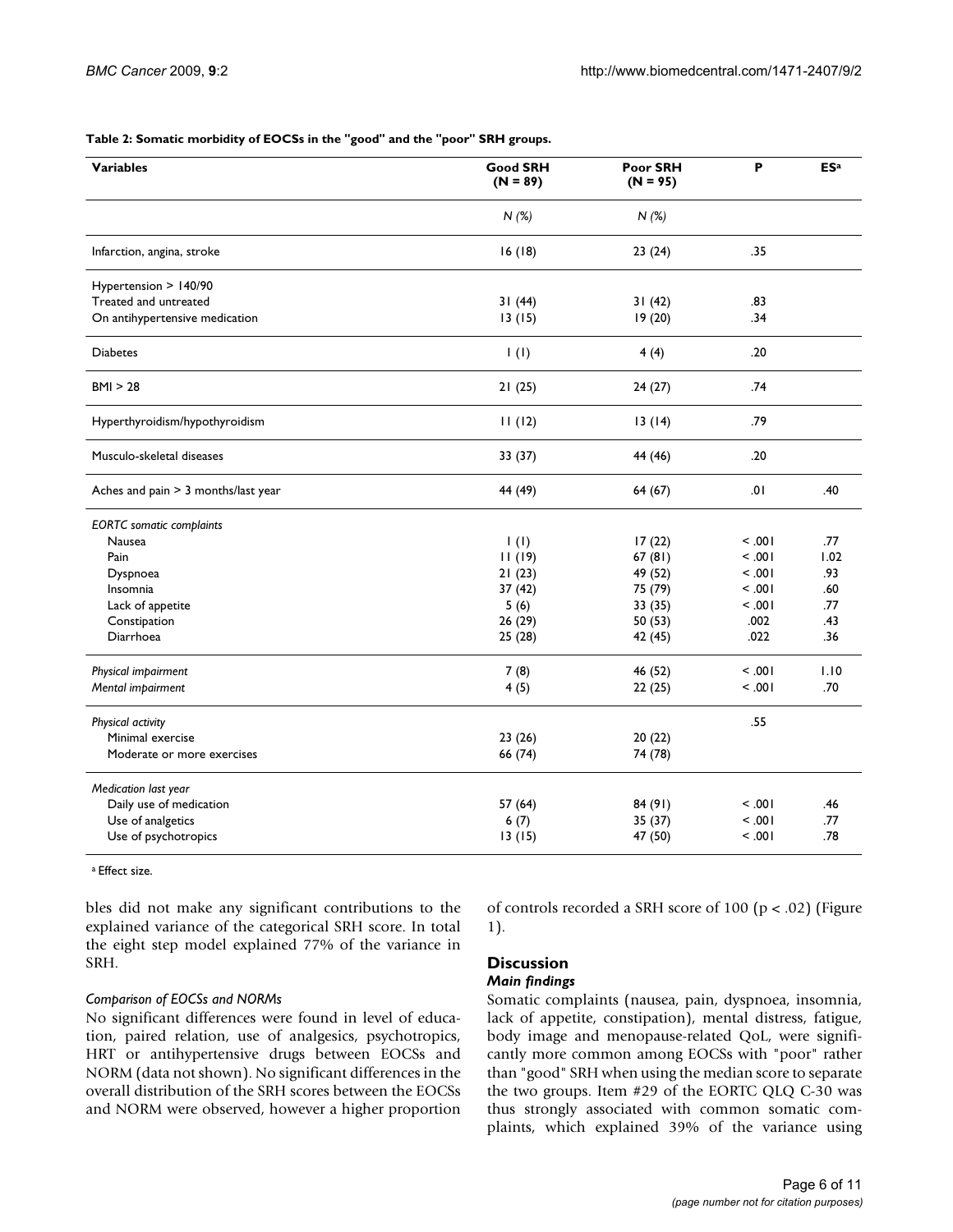|                                    | Good SRH<br>$(N = 89)$   | Poor SRH<br>$(N = 95)$ | P      | <b>ESa</b> |
|------------------------------------|--------------------------|------------------------|--------|------------|
| <b>HADS</b> b                      |                          |                        |        |            |
| Anxiety level, mean (SD)           | 3.8(3.2)                 | 7.1(3.8)               | 100.   | .51        |
| Depression level, mean (SD)        | 1.7(1.8)                 | 4.4(3.7)               | 100.   | .92        |
| Caseness of anxiety, N (%)         | 9(10)                    | 45 (47)                | 100.   | .80        |
| Caseness of depression, N (%)      | $\mathsf{I}(\mathsf{I})$ | 18(19)                 | 100.   | .70        |
| Fatigue, mean (SD)                 |                          |                        |        |            |
| Physical level                     | 7.1(2.7)                 | 11.3(4.1)              | < 0.01 | 1.20       |
| Mental level                       | 4.3 $(1.4)$              | 5.4(1.9)               | 100.   | .66        |
| <b>Total level</b>                 | 11.4(3.7)                | 16.7(5.3)              | 100.   | 1.15       |
| Caseness of chronic fatigue, N (%) | 4(5)                     | 37(39)                 | 100.   | .95        |
| Body Image Scale, mean (SD) b      | 3.3(4.2)                 | 7.1(6.6)               | < 0.01 | .68        |
| Menopause-specific QoL, mean (SD)  |                          |                        |        |            |
| Vasomotorb                         | 2.4(1.6)                 | 2.8(1.9)               | .17    |            |
| Psychosocial                       | 2.2(1.2)                 | 3.7(1.5)               | < 0.01 | 1.10       |
| Physical                           | 2.3(0.8)                 | 3.6(1.2)               | 100.   | 1.27       |
| Current hormone replacement N (%)  | 25(28)                   | 28 (30)                | .84    |            |
| Paired relation, N (%)             | 69 (77)                  | 68 (73)                | .49    |            |
| Currently sexually active, N (%)   | 58 (61)                  | 33(35)                 | 100.   | .53        |
|                                    | $N = 70$                 | $N = 73$               |        |            |
| Intimate Bond Measure, mean (SD)   |                          |                        |        |            |
| Partners' care                     | 29.0(7.0)                | 25.7(9.6)              | .002   | .39        |
| Partners' control b                | 5.1(6.8)                 | 6.7(7.2)               | .094   |            |
|                                    | $N = 54$                 | $N = 33$               |        |            |
| Sexually active, mean (SD)         |                          |                        |        |            |
| Pleasureb                          | 8.9(6.7)                 | 5.8(5.6)               | .004   | .50        |
| <b>Discomfort</b> <sup>b</sup>     | 3.8(1.8)                 | 3.7(1.9)               | .88    |            |

**Table 3: Mental morbidity, intimate relations, sexuality, body image, fatigue and menopausal-related quality of life of EOCSs in the "good" and the "poor" SRH groups**

aEffect size. bNon-parametric test

dimensional SRH and 46% using categorical SRH, but also with age, physical impairment and mental distress which explained a small but significant association. The 7% difference in explained variance using dimensional or categorical SRH and the different significance of pain, physical symptoms and prior use of psychotropic medicaments is important and interesting, but difficult to explain. The main interpretation of both models show a significant and important contribution for symptoms which appears to have clinical implications. The relevance of this single item in EOCSs may be supported by the fact that these symptoms are known to be frequently present among EOCSs, and are all conditions which may be accessible for therapeutic interventions. Interestingly the cancer-related variables (FIGO stage, recurrence within 6 months, chemotherapy ever), use of medication, life style and menopausal variables did not make any significant contributions to the explained variance of the SRH score in EOCSs used both as dimensional and categorical dependent variable. We did not observe any significant differences in the overall distribution of the SRH scores between the EOCSs and NORM, however, it was a difference in the highest score level, as a significantly higher proportion of controls recorded a SRH score of 100 (Figure 1). This indicates an important difference, indeed.

# *Comparison with other studies of SRH*

SRH has not been studied in EOCSs previously. The use of a single – item measure of SRH has proven to have clinical value in primary care  $[8,12,17]$ , as we also confirmed in our study. In accordance to the studies of Butt et al. [8] and Shadbolt et al. [12] in mixed samples of cancer patients, we found that a single question concerning SRH could be helpful for health care professionals to screen for especially physical problems in EOCSs, but also fatigue and mental distress. Compared to studies of general population samples by Al-Windi [9] and Eriksson et al. [10], we found that SRH also was associated with demographic and multiple somatic and mental symptoms.

# *Clinical implications*

SRH allows the respondents in a summarized form to express different aspects of their health which they consider relevant, and some aspects of which may be accessible for therapeutic intervention [7,8]. Somatic complaints showed the strongest associations with the SRH score. To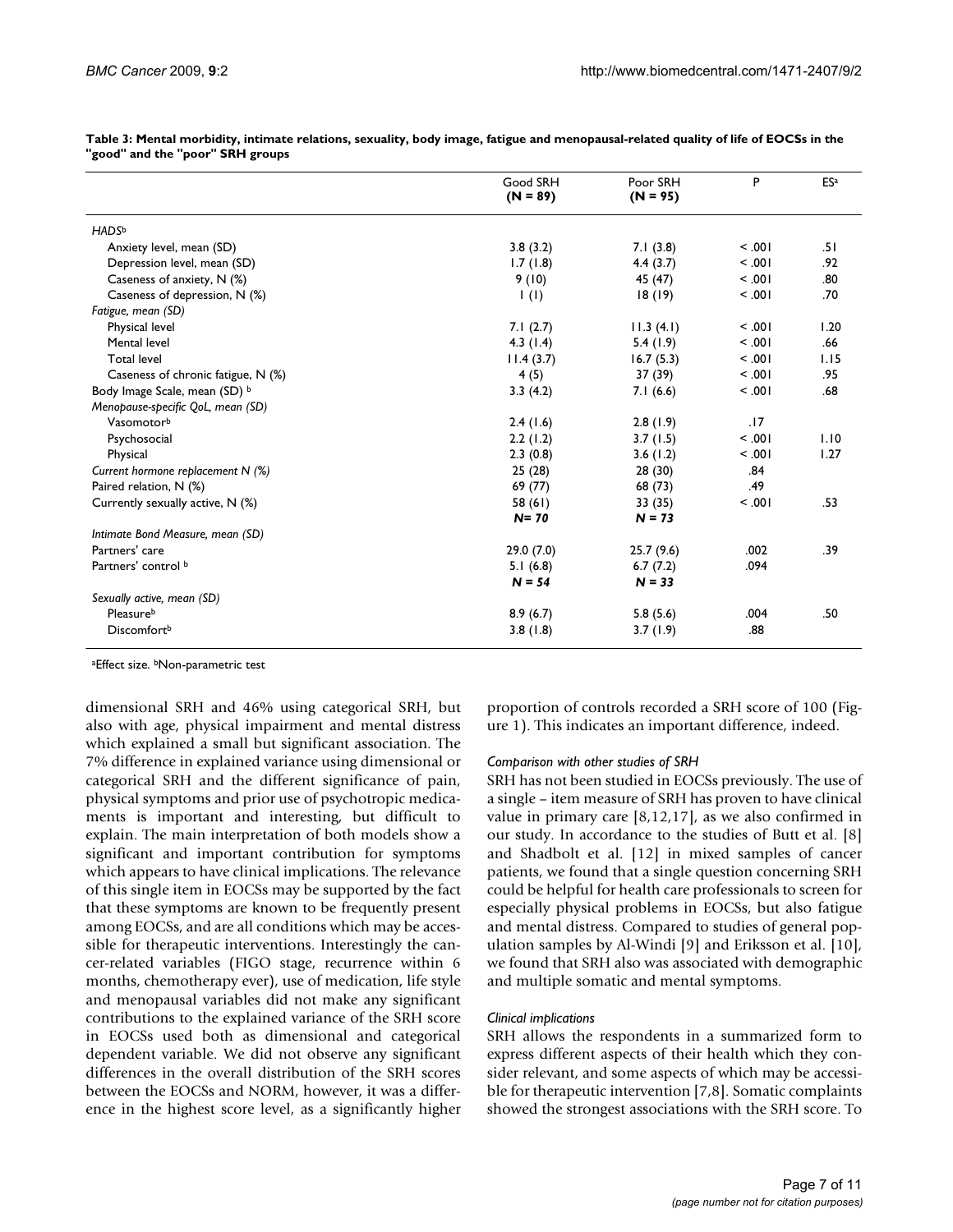| Table 4: Stepwise hierarchical linear and logistic regression analyses of variables associated to self rated health (SRH) score. |  |  |  |  |  |
|----------------------------------------------------------------------------------------------------------------------------------|--|--|--|--|--|
|----------------------------------------------------------------------------------------------------------------------------------|--|--|--|--|--|

| Independent variables                            | Dimensional SRH |         |             | Categorical SRH |         |  |  |
|--------------------------------------------------|-----------------|---------|-------------|-----------------|---------|--|--|
|                                                  | Beta            | P       | OR          | 95%CI           | Ρ       |  |  |
|                                                  |                 |         |             |                 |         |  |  |
| Step 1. Demography                               |                 |         |             |                 |         |  |  |
| Age at diagnosis                                 | 0.14            | 0.03    | 0.95        | $0.88 - 1.03$   | 0.24    |  |  |
| Civil status (Paired = reference)                | 0.05            | 0.34    | 1.00        | $0.13 - 7.43$   | 0.99    |  |  |
| Level of education $(> 12$ years = ref)          | 0.06            | 0.55    | 2.55        | $0.45 - 14.51$  | 0.29    |  |  |
| Work status (active reference)                   | $-0.12$         | 0.06    | 0.65        | $0.11 - 3.89$   | 0.64    |  |  |
| Explained variance $(R^2)$                       | 0.187           | < 0.001 | 0.084       |                 | 0.055   |  |  |
|                                                  |                 |         |             |                 |         |  |  |
| Step 2. Cancer related variables                 |                 |         |             |                 |         |  |  |
| FIGO stage (I+II reference)                      | 0.09            | 0.17    | 0.23        | $0.05 - 1.10$   | 0.07    |  |  |
| Relapse $<$ 6 months (no = ref)                  | $-0.05$         | 0.39    | 0.53        | $0.09 - 3.15$   | 0.49    |  |  |
| Chemotherapy ever (no = ref)                     | $-0.04$         | 0.52    | <u>2.65</u> | $0.45 - 15.81$  | 0.28    |  |  |
| Explained variance (R <sup>2</sup> )             | 0.218           | 0.15    | 0.109       |                 | 0.424   |  |  |
| Increase of variance (R <sup>2</sup> -change)    | 0.032           |         | 0.025       |                 |         |  |  |
| Step 3. Somatic complaints                       |                 |         |             |                 |         |  |  |
| Nausea                                           | $-0.16$         | 0.02    | 1.08        | $0.99 - 1.17$   | 0.10    |  |  |
| Pain                                             | $-0.15$         | 0.05    | 1.05        | $1.01 - 1.09$   | 0.01    |  |  |
| Dyspnoe                                          | $-0.13$         | 0.06    | 1.01        | $0.98 - 1.04$   | 0.56    |  |  |
| Insomnia                                         | $-0.08$         | 0.32    | 1.01        | $0.96 - 1.02$   | 0.52    |  |  |
| Lack of appetite                                 | $-0.04$         | 0.58    | 0.99        | $0.98 - 1.07$   | 0.40    |  |  |
| Constipation                                     | $-0.09$         | 0.16    | 1.02        | $0.99 - 1.05$   | 0.20    |  |  |
|                                                  |                 |         |             |                 |         |  |  |
| Diarrhea                                         | $-0.02$         | 0.69    | L00         | $0.97 - 1.04$   | 0.87    |  |  |
| Explained variance (R <sup>2</sup> )             | 0.606           | < 0.001 | 0.571       |                 | < 0.001 |  |  |
| Increase of variance (R <sup>2</sup> -change)    | 0.387           |         | 0.462       |                 |         |  |  |
| Step 4. Impairment                               |                 |         |             |                 |         |  |  |
| Physical impairment                              | $-0.10$         | 0.16    | 11.73       | $1.28 - 108.02$ | 0.03    |  |  |
| Mental impairment                                | $-0.08$         | 0.22    | 0.53        | $0.05 - 5.39$   | 0.57    |  |  |
| Explained variance $(R^2)$                       | 0.639           | 0.004   | 0.645       |                 | 0.001   |  |  |
| Increase of variance (R <sup>2</sup> -change)    | 0.033           |         | 0.074       |                 |         |  |  |
|                                                  |                 |         |             |                 |         |  |  |
| Step 5. Medication last year                     |                 |         |             |                 |         |  |  |
| Daily use of medication                          | $-0.09$         | 0.12    | 2.66        | $0.38 - 18.60$  | 0.33    |  |  |
| Use of analgetics                                | 0.01            | 0.90    | 2.84        | $0.33 - 24.57$  | 0.34    |  |  |
| Use of psychotropics                             | $-0.05$         | 0.50    | 13.78       | $2.07 - 91.85$  | 0.01    |  |  |
| Explained variance $(R^2)$                       | 0.653           | 0.17    | 0.717       |                 | 0.001   |  |  |
| Increase of variance (R <sup>2</sup> -change)    | 0.014           |         | 0.072       |                 |         |  |  |
|                                                  |                 |         |             |                 |         |  |  |
| Step 6. Anxiety and fatigue                      |                 |         |             |                 |         |  |  |
| HADS-Anxiety                                     | $-0.07$         | 0.35    | 1.07        | $0.85 - 1.35$   | 0.58    |  |  |
| FO Total fatigue                                 | $-0.16$         | 0.02    | 1.24        | $1.05 - 1.47$   | 0.01    |  |  |
| Explained variance (R <sup>2</sup> )             | 0.682           | 0.006   | 0.759       |                 | 0.007   |  |  |
| Increase of variance (R <sup>2</sup> -change)    | 0.029           |         | 0.042       |                 |         |  |  |
| Step 7. Life style                               |                 |         |             |                 |         |  |  |
| Body Image Scale score                           | $-0.12$         | 0.07    | 1.09        | $0.92 - 1.30$   | 0.32    |  |  |
| BMI                                              | 0.01            | 0.83    | 0.97        | $0.80 - 1.18$   | 0.79    |  |  |
| Physical activity (moderate or more = reference) | $-0.11$         | 0.04    | 0.84        | $0.16 - 4.42$   | 0.84    |  |  |
| Smoking (no = reference)                         | 0.04            | 0.54    | 0.67        | $0.08 - 5.49$   | 0.71    |  |  |
| Explained variance $(R^2)$                       | 0.703           | 0.09    | 0.766       |                 | 0.806   |  |  |
|                                                  | 0.021           |         | 0.007       |                 |         |  |  |
| Increase of variance (R <sup>2</sup> -change)    |                 |         |             |                 |         |  |  |
| Step 8. Menopausal QoL                           |                 |         |             |                 |         |  |  |
| Vasomotor score                                  | $-0.08$         | 0.14    | 1.26        | $0.78 - 2.03$   | 0.35    |  |  |
| Explained variance (R <sup>2</sup> )             | 0.709           | 0.14    | 0.769       |                 | 0.34    |  |  |
| Increase of variance (R <sup>2</sup> -change)    | 0.006           |         | 0.003       |                 |         |  |  |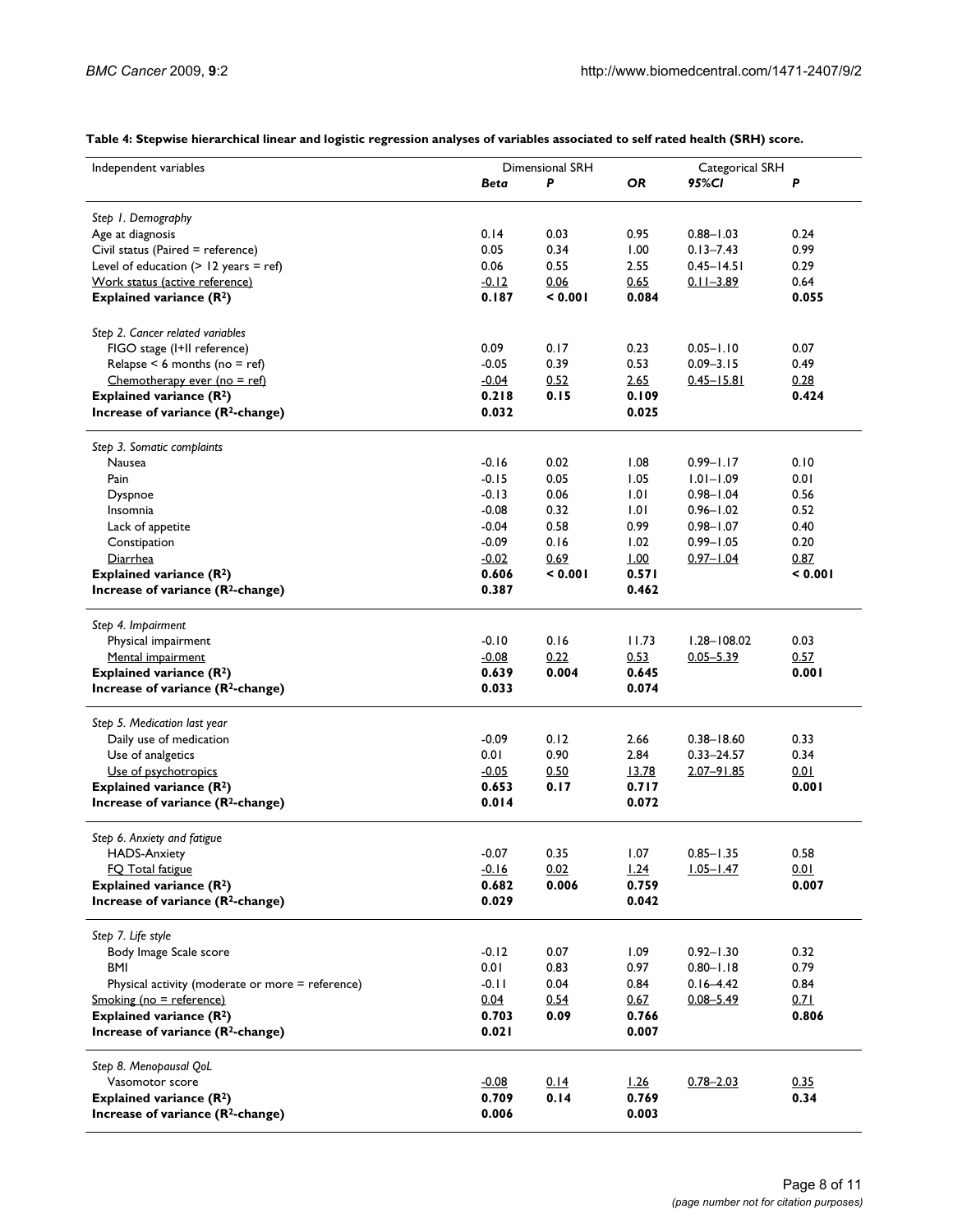

**Figure I Distribution of Q-29 scores in EOCSs and NORM**. Y- axis: Percent of EOCSs and NORM in relation to levels of SRH score.

ask for SRH last week may be a quick and useful question to screen for symptoms in EOCSs which thus can be recognized by health care professionals. Somatic complaints, but also impairment and fatigue, are frequently present among EOCSs whether they are heavily treated or not. They may experience constipation or insomnia associated to surgical menopause or worry; some may have nausea and bowel dysfunction due to bowel surgery as part of primary or relapse surgery. Those with stabile disease or progression often experience various somatic symptoms due to peritoneal and bowel cancer spread, side effects of medication, or related to repeated courses of chemotherapy over months. Opportunities for treatment may then be easily evaluated by the gynaecologist or the regular GPs and provide basis for development of new strategies for better medical follow-up treatment of EOCSs on somatic and mental morbidity, fatigue, sexual problems, and quality of life.

# *Strength and limitation*

The 66% respondent rate in EOCSs is considered as quite good since many women were treated many years ago and some of the questionnaires contained sensitive familial and sexual issues. We have used internationally accepted instruments that are well validated and showing good psychometric properties in our study, except for the M-QOL sexual domain. We also have analyzed attrition data on the non-respondents. There were only few significant differences between the responding and non-responding EOCSs, which indicate that the findings could be valid for our total sample of EOCSs and more generally.

One limitation of our study is that the EOCSs were treated over a long time period (29 years), however treatment and follow-up protocols were considered to be quite similar during that time period. Furthermore, the phenomenon of "response shift", explained as how individuals integrate changes in their health state so that their internal standards, values, or concepts of quality of life are nearly unchanged from before, may be considered as a limitation [32], as studies have shown that patients with objectively "poor health" often valued their health status as almost normal based on response shift [32]. This fact may also influence the experience of pain and other somatic complaints [32], and may explain the lack of the overall differences we found between cases and controls.

The cross- sectional design has its limitation by the present knowledge about previous health status. The use of item #29 of the EORTC QLQ-C30 and the median score as the cut off of a clinical classification for "poor" and "good" SRH may be open for discussion, compared to the use of the variable as a continuous measure. However, we found that a cut-off for "poor" and "good" SRH was useful to identify those at highest risk of morbidities and complaints and decreased SRH in EOCSs.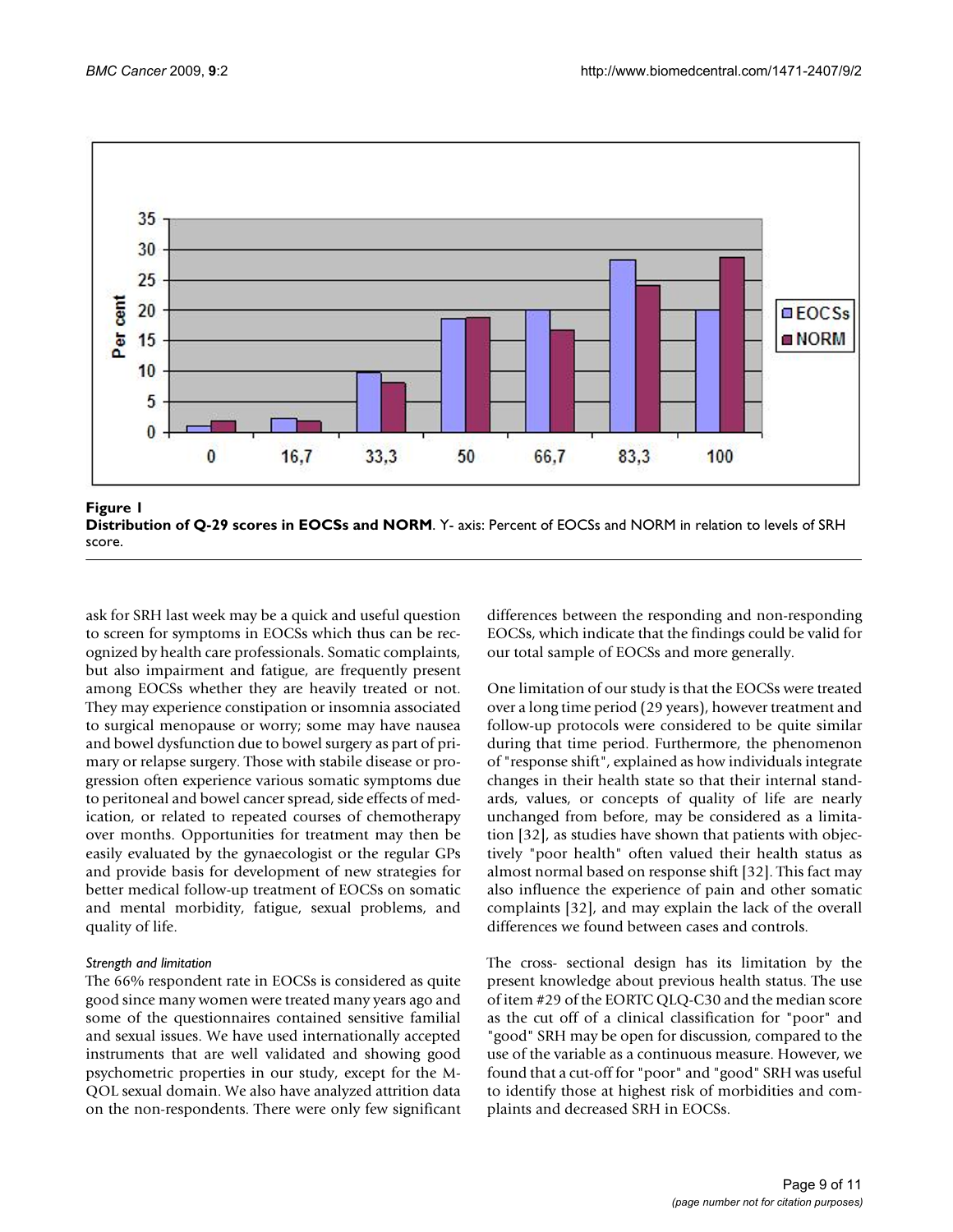# **Conclusion**

SRH was strongly associated to common somatic complaints, but also to impairment and fatigue, which are well known symptoms in EOCSs, but not to cancerrelated variables as FIGO stage, recurrence < 6 months or chemotherapy ever. A single question concerning SRH last week might be a quick method to screen for symptoms in EOCSs, some of which may be accessible for therapeutic interventions and in addition to cancer – related questions.

# **Abbreviations**

EOCSs: Epithelial ovarian cancer survivors; SRH: Self-Rated Health; FIGO: The International Federation of Gynecology and Obstetrics; BO: Bilateral- oophorectomy; GPs: General practitioners; EORTC: European Organization and Treatment of Cancer; QLQ C-30: Quality of Life Questionnaire; NORM: Women in the general population; HADS: The Hospital Anxiety and Depression Scale; FQ: The Fatigue Questionnaire; BIS: The Body Image Scale; IBM: The Intimate Bond Measure; M-QOL: The Menopause-Specific Quality of Life Questionnaire; SAQ: The Sexual Activity Questionnaire; HRT: Hormone replacement therapy; ESs: effect sizes; R<sup>2</sup>-change: explained variance.

# **Competing interests**

The authors declare that they have no competing interests.

# **Authors' contributions**

AHL has contributed to conception, design, provision of study material and patients, collection and assembly of data, data analysis and interpretation and manuscript writing.

AD has contributed to conception, design, provision of study materials and patients, collection and assembly of data, data analysis and interpretation, financial and administrative support and manuscript writing. SDF has contributed to collection and assembly of data, data analysis and interpretation and manuscript writing. CT has contributed to provision of study materials and patients, administrative support and manuscript writing. AAD has contributed to conception, design, data analysis and interpretation and manuscript writing. All authors have contributed, read and approved the final manuscript.

# **Acknowledgements**

AHL, MD holds a research career grant given by The Norwegian Foundation for Health and Rehabilitation (grant no 55002/001) through the Norwegian Cancer Society.

# **References**

- 1. Lockwood-Rayermann S: **[Survivorship issues in ovarian cancer:](http://www.ncbi.nlm.nih.gov/entrez/query.fcgi?cmd=Retrieve&db=PubMed&dopt=Abstract&list_uids=16676012) [a review.](http://www.ncbi.nlm.nih.gov/entrez/query.fcgi?cmd=Retrieve&db=PubMed&dopt=Abstract&list_uids=16676012)** *Oncol Nurs Forum* 2006, **33(3):**553-62.2.
- 2. Kristensen GB, Trope C: **[Epithelial ovarian cancer.](http://www.ncbi.nlm.nih.gov/entrez/query.fcgi?cmd=Retrieve&db=PubMed&dopt=Abstract&list_uids=8996432)** *Lancet* 1997, **349:**113-17.
- 3. Stewart DE, Wong F, Duff S, *et al.*: **[What doesn't kill you makes](http://www.ncbi.nlm.nih.gov/entrez/query.fcgi?cmd=Retrieve&db=PubMed&dopt=Abstract&list_uids=11733968) [you stronger. An ovarian cancer survivor survey.](http://www.ncbi.nlm.nih.gov/entrez/query.fcgi?cmd=Retrieve&db=PubMed&dopt=Abstract&list_uids=11733968)** *Gynecol Oncol* 2001, **83:**537-542.
- 4. Holzner B, Kemmler G, Meraner V, *et al.*: **[Fatigue in ovarian car](http://www.ncbi.nlm.nih.gov/entrez/query.fcgi?cmd=Retrieve&db=PubMed&dopt=Abstract&list_uids=12627522)[cinoma patients. A neglected issue.](http://www.ncbi.nlm.nih.gov/entrez/query.fcgi?cmd=Retrieve&db=PubMed&dopt=Abstract&list_uids=12627522)** *Cancer* 2003, **97:**1564-1572.
- 5. Wenzel LB, Donnelly JP, Fowler JM, *et al.*: **Resilience, reflection, and residual stress in ovarian cancer survivorship: A gynecologic oncology group study.** *Psycho-Oncol* 2002, **11:**142-153.
- 6. Liavaag AH, Dørum A, Fosså SD, *et al.*: **[A controlled study of](http://www.ncbi.nlm.nih.gov/entrez/query.fcgi?cmd=Retrieve&db=PubMed&dopt=Abstract&list_uids=17513809) [fatigue, quality of life, somatic and mental morbidity in epi](http://www.ncbi.nlm.nih.gov/entrez/query.fcgi?cmd=Retrieve&db=PubMed&dopt=Abstract&list_uids=17513809)thelial ovarian cancer survivors. "How lucky are the lucky [ones?".](http://www.ncbi.nlm.nih.gov/entrez/query.fcgi?cmd=Retrieve&db=PubMed&dopt=Abstract&list_uids=17513809)** *J Clin Oncol* 2007, **25(5):**2049-56.
- 7. Fayers PM, Sprangers MAG: **[Understanding self rated health.](http://www.ncbi.nlm.nih.gov/entrez/query.fcgi?cmd=Retrieve&db=PubMed&dopt=Abstract&list_uids=11812551)** *Lancet* 2002, **359(2):**187-88.
- 8. Fayers PM, Hays R: Assessing quality of life in clinical trials. 2nd edition. Oxford, UK: Oxford University Press .
- 9. Butt Z, Wagner LI, Beaumont JL, *et al.*: **Use of a Single- Item Sceening Tool to Detect Clinically Significant Fatigue, Pain, Distress, and Anorexia in Ambulatory Cancer Practice.** *J Pain and Symptom Management* 2008, **35:**20-30.
- 10. Sadbolt B, Barresi J, Craft P: **[Self-rated health as a predictor of](http://www.ncbi.nlm.nih.gov/entrez/query.fcgi?cmd=Retrieve&db=PubMed&dopt=Abstract&list_uids=12011130) [survival among patients with advanced cancer.](http://www.ncbi.nlm.nih.gov/entrez/query.fcgi?cmd=Retrieve&db=PubMed&dopt=Abstract&list_uids=12011130)** *J Clin Oncol* 2002, **20(10):**2514-9.
- 11. Al-Windi A: **Relations between symptoms, somatic and psychiatric conditions, life satisfaction and perceived health.** *A primary care based study. Health and quality of life outcomes* 2005, **3:**28.
- 12. Eriksson I, Unden AL, Elofsson S: **[Self-rated health. Comparisons](http://www.ncbi.nlm.nih.gov/entrez/query.fcgi?cmd=Retrieve&db=PubMed&dopt=Abstract&list_uids=11369738) [between three different measures. Results from a popula](http://www.ncbi.nlm.nih.gov/entrez/query.fcgi?cmd=Retrieve&db=PubMed&dopt=Abstract&list_uids=11369738)[tion study.](http://www.ncbi.nlm.nih.gov/entrez/query.fcgi?cmd=Retrieve&db=PubMed&dopt=Abstract&list_uids=11369738)** *International Journal of Epidemiology* 2001, **30(2):**326-333.
- 13. Krause MN, Jay GM: **[What do Global Self-Rated Health Items](http://www.ncbi.nlm.nih.gov/entrez/query.fcgi?cmd=Retrieve&db=PubMed&dopt=Abstract&list_uids=8090045) [Measure?](http://www.ncbi.nlm.nih.gov/entrez/query.fcgi?cmd=Retrieve&db=PubMed&dopt=Abstract&list_uids=8090045)** *Medical Care* 1994, **32(9):**930-942.
- 14. Forskningsrådsnemnden: **Self- rated health.** *A useful concept in research, prevention and clinical medicine. Swedish council for planning and coordination of research* 1996.
- 15. Aaronson NK, Ahmedzai S, Bergman B, Bulliger M, Cull A, Duez N, Filiberti A, Flechner H, Fleismann S, de Haes J, kaasa S, Klee M, Osoba D, Razavi D, Rofe B, Schraub S, Sneeuw K, Takeda F: **[The European](http://www.ncbi.nlm.nih.gov/entrez/query.fcgi?cmd=Retrieve&db=PubMed&dopt=Abstract&list_uids=8433390) [Organization for Research and Treatment of Cancer QLQ-](http://www.ncbi.nlm.nih.gov/entrez/query.fcgi?cmd=Retrieve&db=PubMed&dopt=Abstract&list_uids=8433390)C30: a quality of life instrument for use in international trials [in oncology.](http://www.ncbi.nlm.nih.gov/entrez/query.fcgi?cmd=Retrieve&db=PubMed&dopt=Abstract&list_uids=8433390)** *J Natl Cancer Inst* 1993, **85(5):**365-76.
- 16. Hjermstad MJ, Fayers PM, Bjordal K: **[Health-related quality of life](http://www.ncbi.nlm.nih.gov/entrez/query.fcgi?cmd=Retrieve&db=PubMed&dopt=Abstract&list_uids=9508207) [in general Norwegian population assessed by the European](http://www.ncbi.nlm.nih.gov/entrez/query.fcgi?cmd=Retrieve&db=PubMed&dopt=Abstract&list_uids=9508207) Organization for Research and Treatment of Cancer core [quality-of-life questionnaire: the QLQ = C30\(+3\).](http://www.ncbi.nlm.nih.gov/entrez/query.fcgi?cmd=Retrieve&db=PubMed&dopt=Abstract&list_uids=9508207)** *J Clin Oncol* 1998, **16(4):**1188-96.
- 17. Rohrer JE, Arif A, Denison A, Young R, Adamson S: [Overall self](http://www.ncbi.nlm.nih.gov/entrez/query.fcgi?cmd=Retrieve&db=PubMed&dopt=Abstract&list_uids=18070258)**[rated health as an outcome indicator in primary care.](http://www.ncbi.nlm.nih.gov/entrez/query.fcgi?cmd=Retrieve&db=PubMed&dopt=Abstract&list_uids=18070258)** *J Eval Clin Pract* 2007, **13:**882-8.
- 18. Berek JS, Hacker NF: *Practical Gynecologic Oncology* 4th edition. Philadelphia, Lippincott, Williams and Wilkins; 2005:443-494.
- 19. Bjelland I, Dahl AA, Tangen T, Neckelmann D: **[The validity of the](http://www.ncbi.nlm.nih.gov/entrez/query.fcgi?cmd=Retrieve&db=PubMed&dopt=Abstract&list_uids=11832252) [Hospital Anxiety and Depression Scale.](http://www.ncbi.nlm.nih.gov/entrez/query.fcgi?cmd=Retrieve&db=PubMed&dopt=Abstract&list_uids=11832252)** *J Psychosom Res* 2002, **52(5):**69-77.
- 20. Chalder T, Berelowitz G, Pawlikowska T, Watts L, Wessely S, Wright D, Wallace P: **[Development of a fatigue scale.](http://www.ncbi.nlm.nih.gov/entrez/query.fcgi?cmd=Retrieve&db=PubMed&dopt=Abstract&list_uids=8463991)** *J Psychosom Res* 1993, **37(2):**147-153.
- 21. Hopwood P, Fletcher I, Lee A, *et al.*: **[A body image scale for use](http://www.ncbi.nlm.nih.gov/entrez/query.fcgi?cmd=Retrieve&db=PubMed&dopt=Abstract&list_uids=11166145) [with cancer patients.](http://www.ncbi.nlm.nih.gov/entrez/query.fcgi?cmd=Retrieve&db=PubMed&dopt=Abstract&list_uids=11166145)** *Eur J Cancer* 2001, **37(2):**189-97.
- 22. Wilhelm K, Parker G: **[The development of a measure of inti](http://www.ncbi.nlm.nih.gov/entrez/query.fcgi?cmd=Retrieve&db=PubMed&dopt=Abstract&list_uids=3363041)[mate bonds.](http://www.ncbi.nlm.nih.gov/entrez/query.fcgi?cmd=Retrieve&db=PubMed&dopt=Abstract&list_uids=3363041)** *Psychol Med* 1988, **18:**225-34.
- 23. Hilditch JR, Lewis J, Peter A, van Maris B, Ross A, Franssen E, Guyatt GH, Norton PG, Dunn E: **[A menopause-specific quality of life](http://www.ncbi.nlm.nih.gov/entrez/query.fcgi?cmd=Retrieve&db=PubMed&dopt=Abstract&list_uids=8844630) [questionnaire: development and psychometric properties.](http://www.ncbi.nlm.nih.gov/entrez/query.fcgi?cmd=Retrieve&db=PubMed&dopt=Abstract&list_uids=8844630)** *Maturitas* 1996, **24:**161-75.
- 24. Goldstein I, Meston CM, Davis SR, eds: **Women's sexual function and dysfunction.** In *Study, diagnosis and treatment* Abingdon, UK: Taylor and Francis; 2006.
- 25. Thirlaway K, Fallowfield L, Cuzick J: **[The Sexual Activity Ques](http://www.ncbi.nlm.nih.gov/entrez/query.fcgi?cmd=Retrieve&db=PubMed&dopt=Abstract&list_uids=8901370)[tionnaire: a measure of women's sexual functioning.](http://www.ncbi.nlm.nih.gov/entrez/query.fcgi?cmd=Retrieve&db=PubMed&dopt=Abstract&list_uids=8901370)** *Qual Life Res* 1996, **5(1):**81-90.
- 26. Vistad I, Fosså SD, Kristensen GB, Mykletun A, Dahl AA: **The Sexual Activity Questionnaire – psychometric properties and norm data in a Norwegian population sample.** *J Women Health* 2007, **16(1):**139-48.
- 27. Thorsen L, Nystad W, Stigum H, Dahl O, Klepp O, Bremnes R, Wist E, Fosså SD: **[The association between self-reported physical](http://www.ncbi.nlm.nih.gov/entrez/query.fcgi?cmd=Retrieve&db=PubMed&dopt=Abstract&list_uids=15756585)**